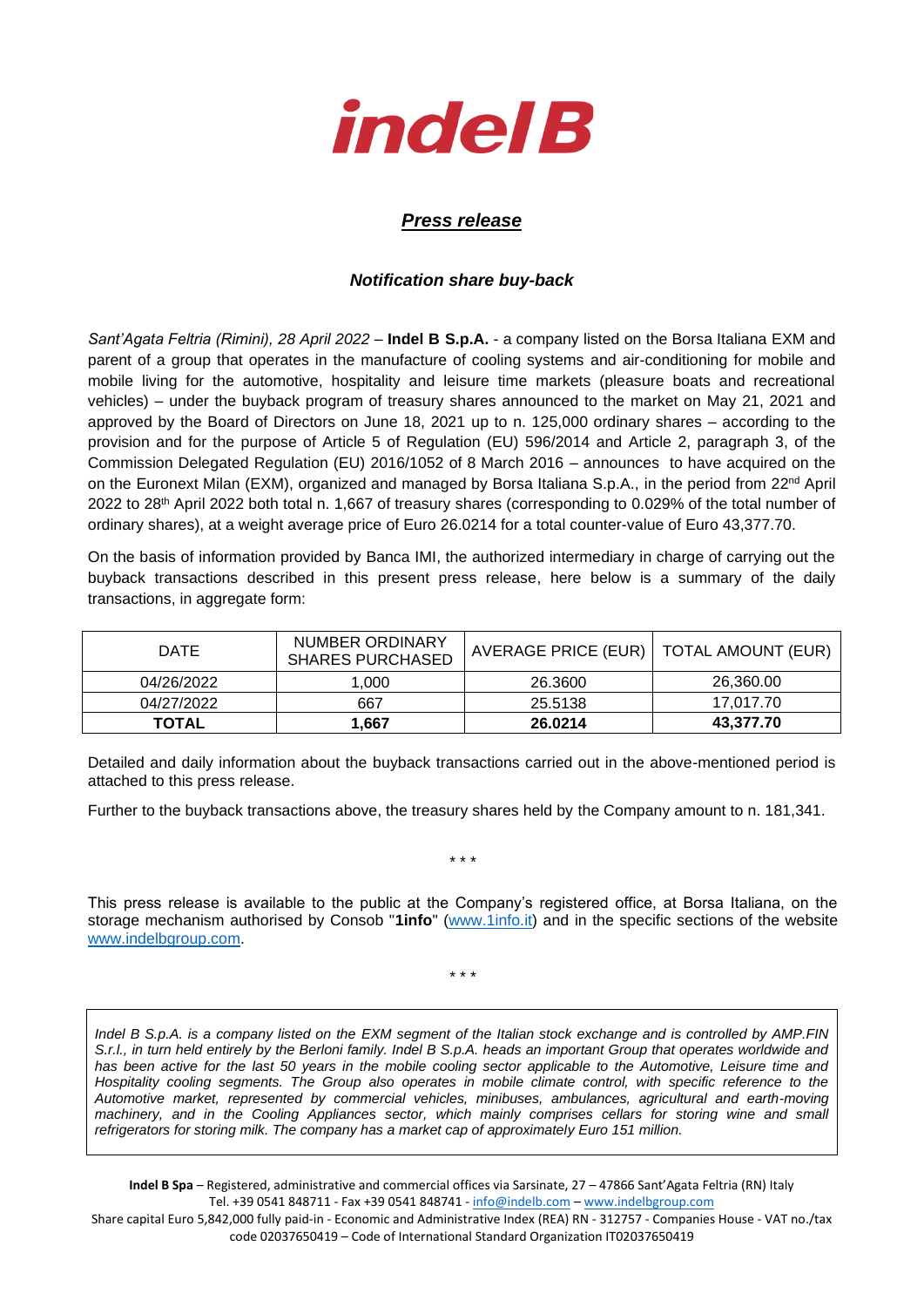## **Contact details**

| <b>INDEL B</b>                | <b>POLYTEMS HIR</b>            | <b>FAST-COM</b>                |
|-------------------------------|--------------------------------|--------------------------------|
| Controller & IR               | IR e Comunicazione Finanziaria | <b>Media Relations</b>         |
| Elisabetta Benazzi            | Bianca Fersini Mastelloni      | Paolo Santagostino             |
| +39 0541 848 784              | +39 06.69923324; +39 336742488 | +39 349 3856585                |
| elisabetta.benazzi@indelb.com | b.fersini@polytemshir.it       | paolo.santagostino@fast-com.it |
|                               |                                |                                |